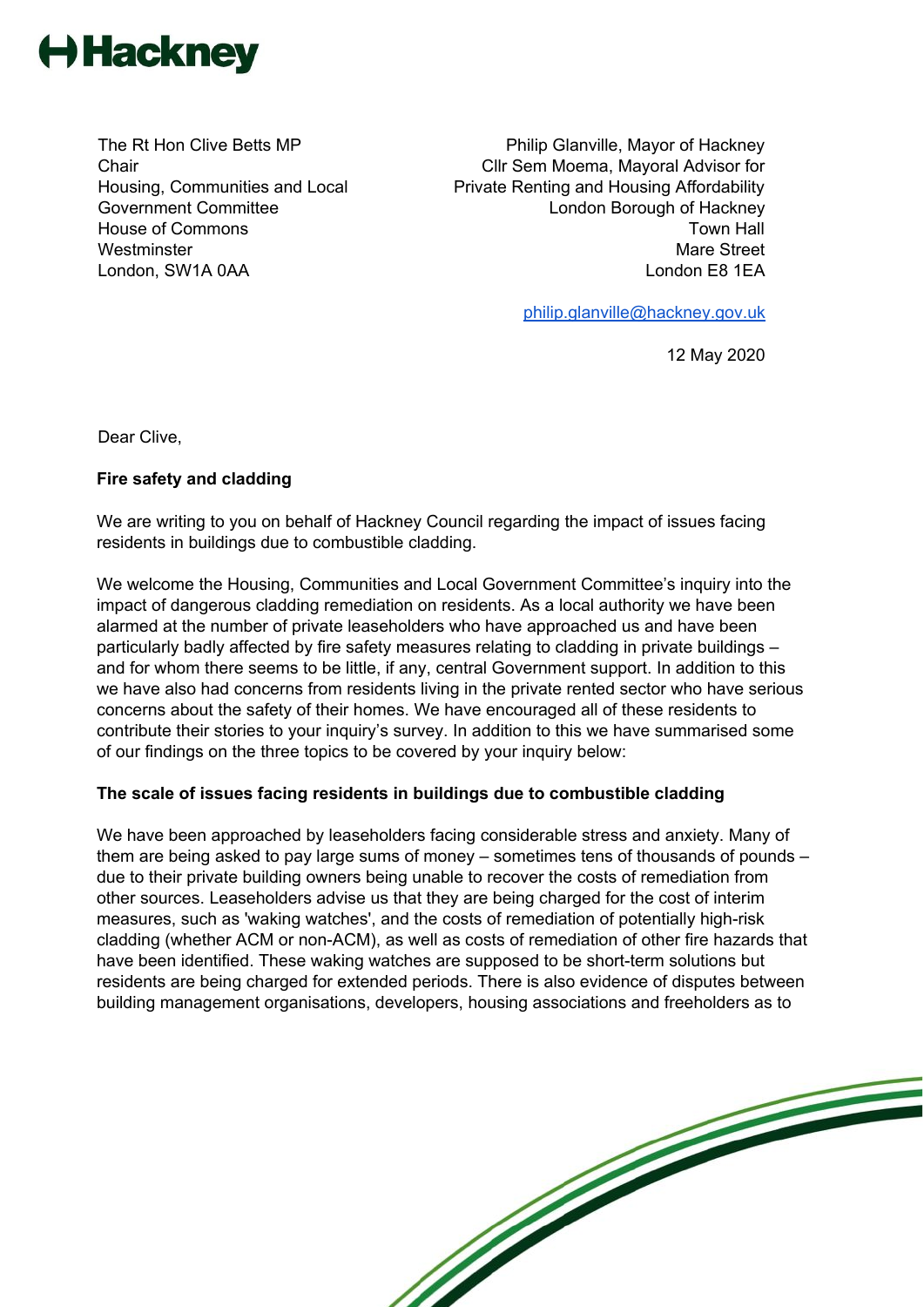where the final decisions and liabilities lie to take action to resolve these issues, with sometimes leaseholders again trapped unable to sell or remortgage and uncertain about the real safety of their homes.

Too many private leaseholders in the borough are also stuck in the invidious position of being unable to remortgage, staircase or sell their flats, even though the buildings were built to the regulations in place at the time and may well be safe. Some lenders are unwilling to provide a mortgage on properties that do not meet the latest Government advice relating to cladding. A consequence of the current situation is that leaseholders are being prevented from selling and remortgaging their homes because of the confusion and lack of understanding of mortgage lenders. Similarly, because some properties have been valued by mortgage companies as having a value of £0, leaseholders whose fixed rate mortgages are ending are finding themselves lumped with high variable-rate mortgages of up to 6%.

We have also heard that different lenders are taking different positions and responses to the same government advice. As you can imagine this is simply an intolerable situation for any leaseholder to be placed in. This is a national issue and requires clear unambiguous national leadership on regulation and finance.

## **Quality and effectiveness of Government support for the removal of dangerous cladding from existing buildings**

While remediating dangerous cladding is a priority, residents have told us that additional fire hazards have been identified that are not covered by the funding provided. For example we have heard from residents living in shared ownership buildings that have identified combustible insulation in their block. These residents are in the unenviable position of being uncovered by the Government's funding and while also being held liable for 100% of the remediation costs despite owning as little as 25% of their properties.

The costs of testing and remediation are also impacting the Council directly and while Hackney Council has been provided funding for additional data collection burdens, this funding is woefully inadequate for the scale of what's needed. For example, the funding provided will not nearly cover the costs of surveying the 200+ council high-rise blocks we manage, nor the extensive and intrusive testing of external wall systems. In addition to these responsibilities, and while critical, having to take extensive enforcement action against private building owners is proving to be a very expensive and time consuming process.

Similarly to residents in the borough, the Council is finding that the new external wall system data gathering exercise is bringing to light many more issues than just ACM cladding and as such is becoming a much more labour intensive project than initially estimated. The new burdens funding is only really scratching the surface of the cost of this work and taking action against private building owners. We feel much more funding will be needed to support continued testing as well as remediation, especially as further problems are identified.

## **The pace of remediation**

The Government announced the private sector ACM cladding remediation fund back in July 2019 and so far in Hackney very few building owners have been able to access the full funds required for remediation. We are finding that leaseholders and renters in Hackney have found themselves in a very challenging situation due to the delays in accessing this funding. Furthermore, affected residents have experienced frustrating delays due to a lack of